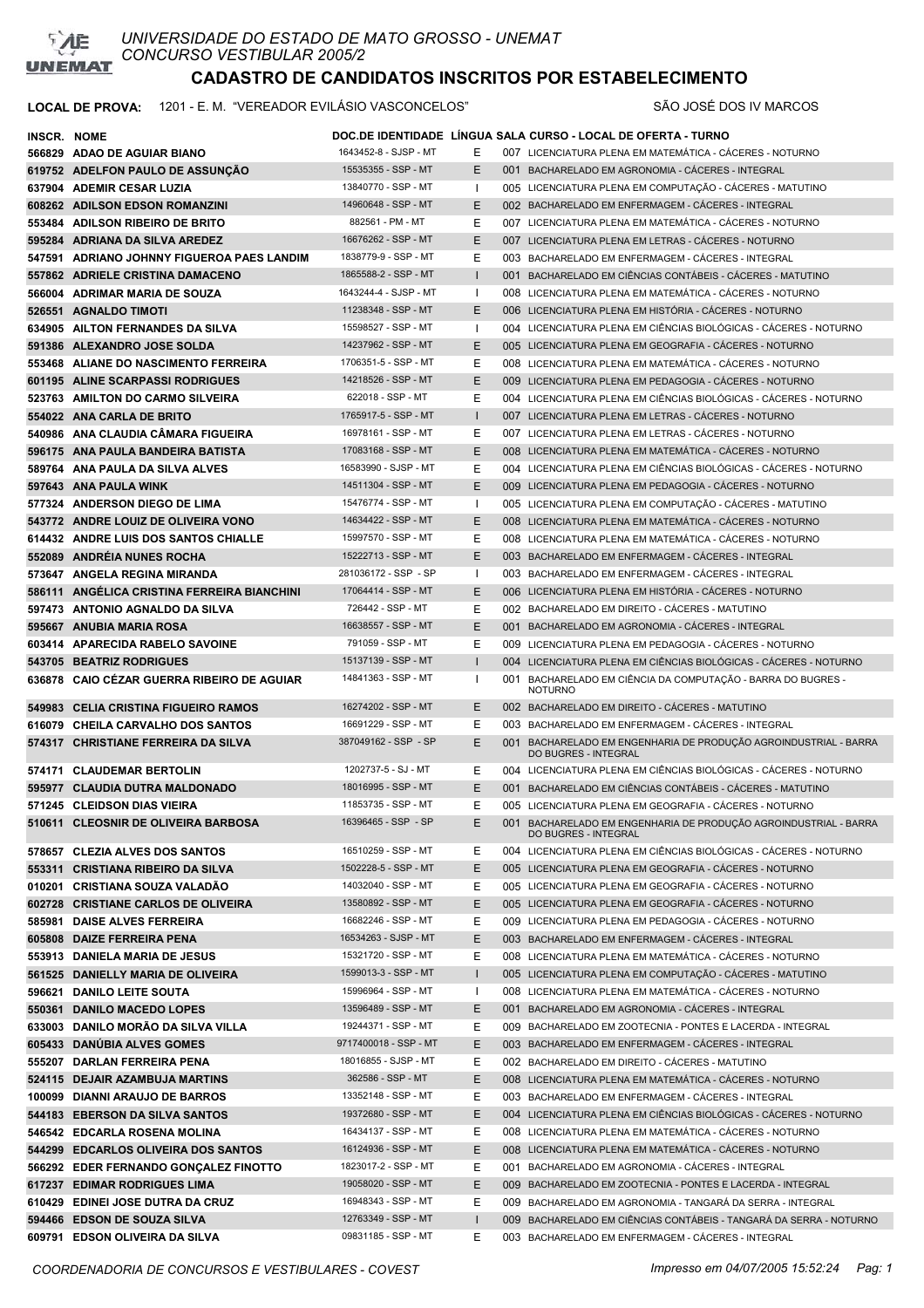

# **CADASTRO DE CANDIDATOS INSCRITOS POR ESTABELECIMENTO**

| <b>INSCR. NOME</b> |                                                                    |                                           |                   | DOC.DE IDENTIDADE LÍNGUA SALA CURSO - LOCAL DE OFERTA - TURNO                                        |
|--------------------|--------------------------------------------------------------------|-------------------------------------------|-------------------|------------------------------------------------------------------------------------------------------|
|                    | 615323 ELAINE APARECIDA DA SILVA FRANCISQUETI                      | 14244446 - SSP - MT                       | $\mathbf{L}$      | 004 LICENCIATURA PLENA EM CIÊNCIAS BIOLÓGICAS - CÁCERES - NOTURNO                                    |
|                    | 514071 ELENILDA DA SILVA SANTOS                                    | 16433840 - SJSP - MT                      | Ε                 | 006 LICENCIATURA PLENA EM HISTÓRIA - CÁCERES - NOTURNO                                               |
|                    | 597929 ELESSANDRA APARECIDA VICENTE                                | 17976740 - SSP - MT                       | E                 | 003 BACHARELADO EM ENFERMAGEM - CACERES - INTEGRAL                                                   |
|                    | 638455 ELIANA DIAS MARANGÃO                                        | 13596330 - SSP - MT                       | Ε                 | 009 LICENCIATURA PLENA EM PEDAGOGIA - CÁCERES - NOTURNO                                              |
|                    | 547859 ELIANE GUERRA VIEIRA                                        | 1856307-4 - SSP - MT                      | $\mathbf{I}$      | 004 LICENCIATURA PLENA EM CIÊNCIAS BIOLÓGICAS - CÁCERES - NOTURNO                                    |
|                    | 603627 ELIANE LEANDRO                                              | 13613243 - SSP - MT                       | Ε                 | 006 LICENCIATURA PLENA EM GEOGRAFIA - CÁCERES - NOTURNO                                              |
|                    | 592625 ELIANE PALERMO BENITO                                       | 14521059 - SSP - MT                       | E                 | 006 LICENCIATURA PLENA EM GEOGRAFIA - CÁCERES - NOTURNO                                              |
|                    | 552194 ELISANGELA RODRIGUES DA SILVA                               | 13201573 - SSP - MT                       | Ε                 | 002 BACHARELADO EM DIREITO - CÁCERES - MATUTINO                                                      |
|                    | 547018 ELIVAN BARBOSA DE JESUS                                     | 1574102-8 - SSP - MT                      | E                 | 007 LICENCIATURA PLENA EM LETRAS - CÁCERES - NOTURNO                                                 |
|                    | 595543 ELIZABETE BRAGA LOPES                                       | 15591263 - SSP - MT                       | Ε                 | 003 BACHARELADO EM ENFERMAGEM - CÁCERES - INTEGRAL                                                   |
|                    | 522848 ELIZANDRA MARIA RAMOS FRANCISQUETI                          | 16434641 - SJSP - MT                      | $\mathsf{I}$      | 004 LICENCIATURA PLENA EM CIÊNCIAS BIOLÓGICAS - CÁCERES - NOTURNO                                    |
|                    | 598615 ELIZANGELA APARECIDA ZOCAL                                  | 16035062 - SSP - MT                       | Ε                 | 007 LICENCIATURA PLENA EM LETRAS - CÁCERES - NOTURNO                                                 |
|                    | 605484 ELIZANGELA ROMANO PAZETO                                    | 13314882 - SSP - MT                       | E                 | 008 LICENCIATURA PLENA EM MATEMÁTICA - CÁCERES - NOTURNO                                             |
|                    | 003034 EMERSON ARAUJO VILASIN                                      | 881737 - PM - MT                          | E                 | 002 BACHARELADO EM DIREITO - CÁCERES - MATUTINO                                                      |
|                    | 516376 ENIO ZANCANARO                                              | 14171236 - SSP - MT                       | E                 | 001 BACHARELADO EM AGRONOMIA - CÁCERES - INTEGRAL                                                    |
|                    | 540374 EVANILTON FAGUNDES DA SILVA                                 | 16754069 - SSP - MT                       | Ε                 | 009 LICENCIATURA PLENA EM PEDAGOGIA - CÁCERES - NOTURNO                                              |
|                    | 557201 EVERALDO GONCALVES SOBRINHO                                 | 1547638-3 - SSP - MT                      | $\mathsf{I}$      | 009 BACHARELADO EM ZOOTECNIA - PONTES E LACERDA - INTEGRAL                                           |
|                    | 627411 FABIANA DA SILVA RAMOS                                      | 1879859-4 - SSP - MT                      | E                 | 004 LICENCIATURA PLENA EM CIÊNCIAS BIOLÓGICAS - CÁCERES - NOTURNO                                    |
|                    | 516481 FABIANA PARDINI ALVES                                       | 1589620-0 - SSP - MT                      | E                 | 008 LICENCIATURA PLENA EM MATEMÁTICA - CÁCERES - NOTURNO                                             |
|                    | 580351 FABIANA PEREIRA DE SOUZA                                    | 12852783 - SSP - MT                       | Ε                 | 002 BACHARELADO EM CIÊNCIAS CONTÁBEIS - CÁCERES - MATUTINO                                           |
|                    | 597112 FABIANE CRISTINA TIAGO                                      | 15093930 - SSP - MT                       | E                 | 002 BACHARELADO EM DIREITO - CÁCERES - MATUTINO                                                      |
|                    | 596493 FABIANO RODRIGUES DE MORAES                                 | 15750825 - SSP - MT                       | Ε                 | 009 LICENCIATURA PLENA EM PEDAGOGIA - CÁCERES - NOTURNO                                              |
|                    | 610071 FABRICIO CINTRA GOMES                                       | 03035039721 - CNTH - MT                   | E                 | 001 BACHARELADO EM AGRONOMIA - CACERES - INTEGRAL                                                    |
|                    | 567337 FABRICIO FERNANDO SENGER DELGADO                            | 373399492 - SSP - SP                      | $\mathbf{I}$      | 005 LICENCIATURA PLENA EM COMPUTAÇÃO - CÁCERES - MATUTINO                                            |
|                    | 521787 FERNANDA ALVES DA SILVA                                     | 17599440 - SSP - MT                       | $\mathsf{I}$      | 005 LICENCIATURA PLENA EM COMPUTAÇÃO - CÁCERES - MATUTINO                                            |
|                    | 103071 FERNANDO BONIFACIO DA SILVA                                 | 11471590 - S J - MT                       | Е                 | 006 LICENCIATURA PLENA EM HISTÓRIA - CÁCERES - NOTURNO                                               |
|                    | 606121 FLANÇA RAFAELA PALERMO                                      | 15997065 - SSP - MT                       | E                 | 006 LICENCIATURA PLENA EM GEOGRAFIA - CACERES - NOTURNO                                              |
|                    | 574643 FLAVIA MARIA GARCIA DE CARVALHO                             | 1643407-2 - SJSP - MT                     | $\mathbf{I}$      | 004 LICENCIATURA PLENA EM CIÊNCIAS BIOLÓGICAS - CÁCERES - NOTURNO                                    |
|                    | 566641 FRANCIELI FERNANDA SENGER DELGADO                           | 160331288 - SSP - MT                      | Ε                 | 003 BACHARELADO EM ENFERMAGEM - CACERES - INTEGRAL                                                   |
|                    | 547328 GABRIEL PEREIRA DE SOUZA                                    | 18671209 - SSP - MT                       | Ε                 | 008 LICENCIATURA PLENA EM MATEMÁTICA - CÁCERES - NOTURNO                                             |
|                    | 520608 GELMIR APARECIDO DE SOUZA                                   | 12529702 - SSP - MT                       | $\mathbf{I}$      | 006 LICENCIATURA PLENA EM HISTÓRIA - CÁCERES - NOTURNO                                               |
|                    | 003433 GILMAR DE MELO MAGALHÃES                                    | 13200143 - SSP - MT                       | -1                | 001 BACHARELADO EM CIÊNCIA DA COMPUTAÇÃO - BARRA DO BUGRES -<br><b>NOTURNO</b>                       |
|                    | 572691 GISELI FERREIRA DO NASCIMENTO                               | 14556219 - SSP - MT                       | Ε                 | 007 LICENCIATURA PLENA EM LETRAS - CACERES - NOTURNO                                                 |
|                    | 572233 GISLAINE VIEIRA DA SILVA DE SOUZA                           | 1569888-2 - SSP - MT                      | $\mathbf{I}$      | 004 LICENCIATURA PLENA EM CIÊNCIAS BIOLÓGICAS - CÁCERES - NOTURNO                                    |
|                    | 571521 GLAUCIA PATRICIA ROSA                                       | 18405541 - SSP - MT                       | E                 | 003 BACHARELADO EM ENFERMAGEM - CÁCERES - INTEGRAL                                                   |
|                    | 632074 GUILHERME FERREIRA RIBEIRO                                  | 14602385 - SSP - MT                       | Ε                 | 009 BACHARELADO EM AGRONOMIA - TANGARÁ DA SERRA - INTEGRAL                                           |
|                    | 554529 GUILHERME GOMES RIBEIRO                                     | 1773936-5 - SSP - MT                      | E                 | 001 BACHARELADO EM ARQUITETURA RURAL E URBANA - BARRA DO BUGRES -<br><b>INTEGRAL</b>                 |
|                    | 568181 HELEM CRISTINA DOS SANTOS                                   | 14636603 - SSP - MT                       | Ε                 | 003 BACHARELADO EM ENFERMAGEM - CÁCERES - INTEGRAL                                                   |
|                    | 579416 HUDSON CUNHA RAMOS                                          | 15899497 - SSP - MT                       | Ε                 | 008 LICENCIATURA PLENA EM MATEMÁTICA - CÁCERES - NOTURNO                                             |
|                    | 579955 IDALGIZO LEMOS DA SILVA                                     | 17904218 - SSP - MT                       | Ε                 | 006 LICENCIATURA PLENA EM GEOGRAFIA - CÁCERES - NOTURNO                                              |
|                    | 608912 IRLANE CRISTINA DE JESUS ARAUJO                             | 17284430 - SSP - MT                       | $\mathsf{I}$      | 004 LICENCIATURA PLENA EM CIÊNCIAS BIOLÓGICAS - CÁCERES - NOTURNO                                    |
|                    | 572535 ISIS MACEDO DE OLIVEIRA                                     | 1144076-7 - SJ - MT                       | $\mathbf{I}$      | 005 LICENCIATURA PLENA EM COMPUTAÇÃO - CÁCERES - MATUTINO                                            |
|                    | 556289 JADER QUEIROZ VASCONCELOS                                   | 1464760-5 - SSP - MT                      | Ε                 | 001 BACHARELADO EM AGRONOMIA - CÁCERES - INTEGRAL                                                    |
|                    | 613525 JAIME VINICIUS FAZIO ROSSI                                  | 19669992 - SSP - MT                       | Ε                 | 002 BACHARELADO EM DIREITO - CÁCERES - MATUTINO                                                      |
|                    | 601837 JANAINA MENKES NEGRO                                        | 1612485-5 - SSP - MT<br>848385 - SSP - MT | Ε                 | 004 LICENCIATURA PLENA EM CIÊNCIAS BIOLÓGICAS - CÁCERES - NOTURNO                                    |
| 516651             | <b>JANIFER SIMÃO DE MATOS</b><br>578029 JAQUELINE DA SILVA MARTINS | 17977134 - SSP - MT                       | Е<br>Ε            | 006 LICENCIATURA PLENA EM HISTÓRIA - CÁCERES - NOTURNO                                               |
|                    | 566675 JAQUELINE PERES LESSI                                       | 1602260-2 - SSP - MT                      |                   | 001 BACHARELADO EM AGRONOMIA - CÁCERES - INTEGRAL<br>002 BACHARELADO EM DIREITO - CÁCERES - MATUTINO |
|                    | 100251 JEFERSON ROCHA DE BARROS                                    | 18440983 - SSP - MT                       | $\mathbf{I}$<br>Ε | 003 BACHARELADO EM ENFERMAGEM - CÁCERES - INTEGRAL                                                   |
|                    | 539112 JENILSON DE AGUIAR BIANO                                    | 14418576 - SSP - MT                       | Ε                 | 004 LICENCIATURA PLENA EM CIÊNCIAS BIOLÓGICAS - CÁCERES - NOTURNO                                    |
|                    | 578223 JENNIFER KARIENE MACEDO ASSUNÇÃO                            | 19053754 - SSP - MT                       | $\mathbf{I}$      | 007 LICENCIATURA PLENA EM LETRAS - CÁCERES - NOTURNO                                                 |
|                    | 558559 JESIANE VON ANCKEN ALVES SIQUEIRA                           | 16511913 - SSP - MT                       | Е                 | 009 LICENCIATURA PLENA EM PEDAGOGIA - CÁCERES - NOTURNO                                              |
|                    | 588245 JOABE FRANCISGARCIA SILVA                                   | 18606792 - SSP - MT                       | Е                 | 006 LICENCIATURA PLENA EM GEOGRAFIA - CÁCERES - NOTURNO                                              |
|                    | 550167 JOAO MARANGÃO JUNIOR                                        | 16874048 - SSP - MT                       | -1                | 005 LICENCIATURA PLENA EM COMPUTAÇÃO - CÁCERES - MATUTINO                                            |
|                    | 593869 JOAO SEBASTIÃO DOS SANTOS JÚNIOR                            | 17378354 - SSP - MT                       | $\mathbf{I}$      | 003 BACHARELADO EM ENFERMAGEM - CÁCERES - INTEGRAL                                                   |
|                    | 542695 JOAO TARELOW NETO                                           | 14643944 - SSP - MT                       | Ε                 | 001 BACHARELADO EM AGRONOMIA - CÁCERES - INTEGRAL                                                    |
|                    | 524158 JOEL JESUS DE SOUZA                                         | 33821055456037 - SSP - GO                 | Е                 | 003 BACHARELADO EM ENFERMAGEM - CÁCERES - INTEGRAL                                                   |
|                    | 577961 JOSÉ ANTÔNIO GAMERO DE OLIVEIRA                             | 11862980 - SSP - MT                       | Ι.                | 006 LICENCIATURA PLENA EM GEOGRAFIA - CÁCERES - NOTURNO                                              |
|                    | 626759 JOSE DONIZETE DIAS DE SOUZA                                 | 15246701 - SSP - MT                       | Ε                 | 008 LICENCIATURA PLENA EM MATEMÁTICA - CÁCERES - NOTURNO                                             |
|                    | 622028 JOSIANI PARREIRA DE OLIVEIRA                                | 155600074 - SSP - MT                      | Ε                 | 003 BACHARELADO EM ENFERMAGEM - CÁCERES - INTEGRAL                                                   |
|                    | 558354 JUCILENE DA SILVA BEZERRA                                   | 15655741 - SSP - MT                       | Е                 | 007 LICENCIATURA PLENA EM LETRAS - CÁCERES - NOTURNO                                                 |
|                    | 559032 JULIANA POSSAVATZ                                           | 18192840 - SSP - MT                       | E                 | 002 BACHARELADO EM DIREITO - CÁCERES - MATUTINO                                                      |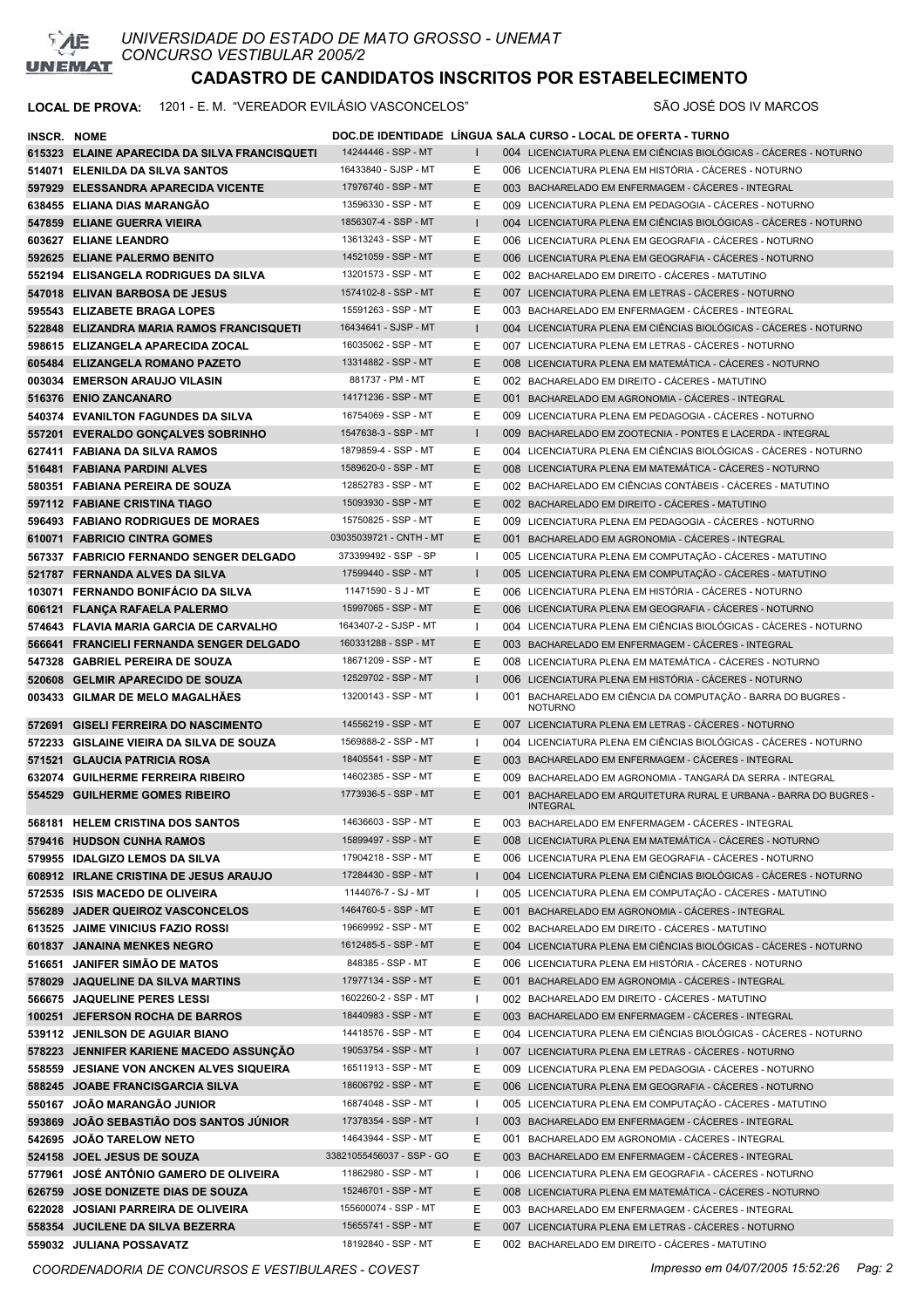

*UNIVERSIDADE DO ESTADO DE MATO GROSSO - UNEMAT CONCURSO VESTIBULAR 2005/2*

# **CADASTRO DE CANDIDATOS INSCRITOS POR ESTABELECIMENTO**

| INSCR. NOME |                                               |                       |              | DOC.DE IDENTIDADE LÍNGUA SALA CURSO - LOCAL DE OFERTA - TURNO                  |
|-------------|-----------------------------------------------|-----------------------|--------------|--------------------------------------------------------------------------------|
|             | 557269 JULIANA VENTUROLI DE MELO              | 1599722-7 - SSP - MT  | E            | 004 LICENCIATURA PLENA EM CIÊNCIAS BIOLÓGICAS - CÁCERES - NOTURNO              |
|             | 586226 JULIO CESAR ROSA BATISTA               | 13856693 - SSP - MT   | Ε            | 006 LICENCIATURA PLENA EM HISTÓRIA - CÁCERES - NOTURNO                         |
|             | 570419 JULLIAN TOSSUE DA SILVA                | 13805851 - SSP - MT   | Е            | 008 LICENCIATURA PLENA EM MATEMÁTICA - CÁCERES - NOTURNO                       |
|             | 572365 JUSCELIA BIAZOTO AMORIM                | 16634900 - SSP - MT   | Е            | 002 BACHARELADO EM DIREITO - CÁCERES - MATUTINO                                |
|             | 595055 JUSELMA DE JESUS                       | 15086267 - MT - MT    | Е            | 008 LICENCIATURA PLENA EM MATEMÁTICA - CÁCERES - NOTURNO                       |
|             | 549291 KARINE MARTINHÃO PINHEIRO              | 16533151 - SSP - MT   | Е            | 004 LICENCIATURA PLENA EM CIÊNCIAS BIOLÓGICAS - CÁCERES - NOTURNO              |
|             | 551678 KEILA DE PAULA GASPARINI               | 1798607-9 - SJSP - MT | Е            | 003 BACHARELADO EM ENFERMAGEM - CÁCERES - INTEGRAL                             |
|             | 621031 KELLEN CRISTINA VENTURA DA SILVA       | 16434404 - SJSP - MT  | Е            | 007 LICENCIATURA PLENA EM LETRAS - CÁCERES - NOTURNO                           |
|             | 635367 KELLY BARDINI                          | 13937880 - SSP - MT   | Е            | 003 BACHARELADO EM ENFERMAGEM - CÁCERES - INTEGRAL                             |
|             | 538884 KESCIMARA ALVES DE PAIVA               | 15338002 - SSP - MT   | Ε            | 003 BACHARELADO EM ENFERMAGEM - CÁCERES - INTEGRAL                             |
|             | 607037 KEURIA CRISTINA VENTURA DA SILVA       | 16434684 - SSP - MT   | E            | 007 LICENCIATURA PLENA EM LETRAS - CACERES - NOTURNO                           |
|             | 597724 LAURICE CARLOS DE SOUZA CAMPOS         | 1349788 - SSP - GO    | Ε            | 006 LICENCIATURA PLENA EM GEOGRAFIA - CÁCERES - NOTURNO                        |
|             | 589446 LEVINO BORGES DE FARIA FILHO           | 11084519 - SSP - SP   | E            | 002 BACHARELADO EM DIREITO - CÁCERES - MATUTINO                                |
|             | 567167 LILIAN CRISTINA DE OLIVEIRA DIAS       | 1669173-3 - SSP - MT  | Ε            | 004 LICENCIATURA PLENA EM CIÊNCIAS BIOLÓGICAS - CÁCERES - NOTURNO              |
|             | 580821 LISENOR TAQUES                         | 03483142 - SSP - MT   | E            | 003 BACHARELADO EM ENFERMAGEM - CÁCERES - INTEGRAL                             |
|             | 543209 LORENA LARRANHAGAS MAMEDES             | 14127822 - SSP - MT   | $\mathbf{I}$ | 002 BACHARELADO EM DIREITO - CÁCERES - MATUTINO                                |
|             | 614025 LUAN BISSI DA FREIRIA                  | 17644941 - SSP - MT   | $\mathsf{I}$ | 005 LICENCIATURA PLENA EM COMPUTAÇÃO - CÁCERES - MATUTINO                      |
|             | 553409 LUCELIA ALMEIDA CAMILO                 | 18500625 - SSP - MT   | Е            | 004 LICENCIATURA PLENA EM CIÊNCIAS BIOLÓGICAS - CÁCERES - NOTURNO              |
|             | 557242 LUCELIA JOSE DE SOUZA                  | 1384122-0 - SSP - MT  | E            | 007 LICENCIATURA PLENA EM LETRAS - CACERES - NOTURNO                           |
|             | 546895 LUCELIA SAMPAIO DOURADO                | 1811870-4 - SJSP - MT | Е            | 006 LICENCIATURA PLENA EM HISTÓRIA - CÁCERES - NOTURNO                         |
|             | 620361 LUCIANO ASSUNCÃO DA SILVA              | 15668304 - SSP - MT   | Е            | 001 BACHARELADO EM AGRONOMIA - CÁCERES - INTEGRAL                              |
|             | 553581 LUCIENE DE SOUZA ALMEIDA               | 1702152-9 - SSP - MT  | Ε            | 006 LICENCIATURA PLENA EM HISTÓRIA - CÁCERES - NOTURNO                         |
|             | 537519 LUCIENE FIGUEIRA CĂMARA                | 13171747 - SSP - MT   | E            | 004 LICENCIATURA PLENA EM CIÊNCIAS BIOLÓGICAS - CÁCERES - NOTURNO              |
|             | 572128 LUCINEI ZORZATI DOS SANTOS             | 17598931 - SSP - MT   | Е            | 002 BACHARELADO EM CIÊNCIAS CONTÁBEIS - CÁCERES - MATUTINO                     |
|             | 596141 LUIZA INEZ SFOGIA DE SA                | 0337884-5 - SSP - MT  | E            | 002 BACHARELADO EM DIREITO - CÁCERES - MATUTINO                                |
|             | 101915 MADALENA TEODORA CHAPINI               | 14124645 - SSP - MT   | Ε            | 008 LICENCIATURA PLENA EM MATEMÁTICA - CÁCERES - NOTURNO                       |
|             | 571571 MARCIA ALVES PARDIM                    | 957412 - SSP - MT     | $\mathbf{I}$ | 009 LICENCIATURA PLENA EM PEDAGOGIA - CACERES - NOTURNO                        |
|             | 596981 MARCIA FERNANDES DE ALMEIDA            | 18387632 - SSP - MT   | Ε            | 001 BACHARELADO EM AGRONOMIA - CÁCERES - INTEGRAL                              |
|             | 570801 MARCOS LUIZ DOS SANTOS                 | 983893 - SSP - MT     | Е            | 009 LICENCIATURA PLENA EM PEDAGOGIA - CÁCERES - NOTURNO                        |
|             | 607193 MARIA APARECIDA BORTOLOZO PINA         | 13612646 - SSP - MT   | Ε            | 007 LICENCIATURA PLENA EM LETRAS - CÁCERES - NOTURNO                           |
|             | 550078 MARIA ARLENE PESSOA COSTA              | 16637771 - SSP - MT   | Е            | 002 BACHARELADO EM DIREITO - CÁCERES - MATUTINO                                |
|             | 585394 MARIA CRISTINA DIONISIO ALVES          | 09268952 - SSP - MT   | Ε            | 007 LICENCIATURA PLENA EM LETRAS - CÁCERES - NOTURNO                           |
|             | 609412 MARIA DE FATIMA ALVES DOS SANTOS       | 745642 - SSP - MT     | Е            | 008 LICENCIATURA PLENA EM MATEMÁTICA - CÁCERES - NOTURNO                       |
|             | 554243 MARIA JANUARIA SEBASTIÃO               | 856552 - SSP - MT     | Е            | 009 LICENCIATURA PLENA EM PEDAGOGIA - CÁCERES - NOTURNO                        |
|             | 577111 MARIA ODILIA DE MORAIS SILVA           | 2602075 - SSP - GO    | Е            | 002 BACHARELADO EM CIÊNCIAS CONTÁBEIS - CÁCERES - MATUTINO                     |
|             | 554481 MARIA RITA BARBOSA RIBEIRO             | 14126427 - SSP - MT   | Е            | 008 LICENCIATURA PLENA EM MATEMÁTICA - CACERES - NOTURNO                       |
|             | 616621 MARILDA ALVES DA SILVA                 | 16676491 - SSP - MT   | Е            | 006 LICENCIATURA PLENA EM GEOGRAFIA - CÁCERES - NOTURNO                        |
|             | 614807 MARILDA SOARES DA SILVA                | 10184767 - SJ - MT    | Е            | 003 BACHARELADO EM ENFERMAGEM - CÁCERES - INTEGRAL                             |
|             | 004367 MICHELA CLAUDIA DUARTE DA SILVA        | 12576557 - SSP - MT   | E            | 006 LICENCIATURA PLENA EM GEOGRAFIA - CÁCERES - NOTURNO                        |
|             | 565539 MILAYNE GONCALVES ALCÂNTARA            | 15254429 - SSP - MT   | Ε            | 001 BACHARELADO EM AGRONOMIA - CÁCERES - INTEGRAL                              |
|             | 606162 MIRIAM GOMES INACIO                    | 19053444 - SSP - MT   | Е            | 004 LICENCIATURA PLENA EM CIÊNCIAS BIOLÓGICAS - CÁCERES - NOTURNO              |
|             | 602582 MIRIAN VILELA GONÇALVES                | 1783933-5 - SSP - MT  | Е            | 001 BACHARELADO EM AGRONOMIA - CÁCERES - INTEGRAL                              |
|             | 618251 NAYARA SICOTI MAGIO                    | 18670350 - SSP - MT   | Е            | 002 BACHARELADO EM DIREITO - CÁCERES - MATUTINO                                |
|             | 579408 NEREIDE DOS SANTOS SILVA               | 13339362 - SSP - MT   | Е            | 002 BACHARELADO EM DIREITO - CÁCERES - MATUTINO                                |
|             | 551554 NILTON APARECIDO MARTINS               | 10950850 - SSP - MT   | 1            | 001 BACHARELADO EM CIÊNCIA DA COMPUTAÇÃO - BARRA DO BUGRES -<br><b>NOTURNO</b> |
|             | 610011 NILVA MENDES CARDOSO                   | 869419 - SSP - MT     | Ε            | 007 LICENCIATURA PLENA EM LETRAS - CÁCERES - NOTURNO                           |
|             | 534544 PATRICIA DE ANDRADE MARCHI             | 16434552 - SSP - MT   | Е            | 006 LICENCIATURA PLENA EM HISTÓRIA - CÁCERES - NOTURNO                         |
|             | 579602 PATRICIA NATTES DOS SANTOS             | 17367972 - SSP - MT   | $\mathbf{I}$ | 007 LICENCIATURA PLENA EM LETRAS - CÁCERES - NOTURNO                           |
|             | 102581 PATRICIA RODRIGUES SILVEIRA            | 497322481 - SSP - MT  | Е            | 009 LICENCIATURA PLENA EM PEDAGOGIA - CÁCERES - NOTURNO                        |
|             | 534455 PAULA NAYARA VIEIRA FERNANDES          | 268812810 - SSP - SP  | Ε            | 003 BACHARELADO EM ENFERMAGEM - CÁCERES - INTEGRAL                             |
|             | 622168 PAULO HENRIQUE FALCÃO FELIX MARTINS    | 14841525 - SSP - MT   | Е            | 001 BACHARELADO EM AGRONOMIA - CÁCERES - INTEGRAL                              |
|             | 002836 PAULO LUIZ PRACONI                     | 963868 - SSP - MT     | -1           | 002 BACHARELADO EM DIREITO - CÁCERES - MATUTINO                                |
|             | 627381 PEDRO HENRIQUR GOMES                   | 11701820 - SPJ - MT   | Е            | 001 BACHARELADO EM AGRONOMIA - CÁCERES - INTEGRAL                              |
|             | 564605 POLIANA APARECIDA DIAS                 | 18670369 - SSP - MT   | Е            | 003 BACHARELADO EM ENFERMAGEM - CÁCERES - INTEGRAL                             |
|             | 553433 POLIANY CRISTINY DE OLIVEIRA RODRIGUES | 1483330-1 - SSP - MT  | Е            | 003 BACHARELADO EM ENFERMAGEM - CÁCERES - INTEGRAL                             |
|             | 630561 POLLYANI CHRISTINA SLAUVINO            | 12873438 - SSP - MT   | Ε            | 003 BACHARELADO EM ENFERMAGEM - CÁCERES - INTEGRAL                             |
|             | 627054 RAYDY ROBERTA BOTON                    | 12837296 - SSP - MT   | Ε            | 002 BACHARELADO EM DIREITO - CÁCERES - MATUTINO                                |
|             | 574457 REGIANE DE MATOS CARVALHO              | 000920333 - SSDC - RO | Ε            | 005 LICENCIATURA PLENA EM CIÊNCIAS BIOLÓGICAS - CÁCERES - NOTURNO              |
|             | 559563 REGINALDO DE SOUZA FERNANDES           | 1494843-5 - SSP - MT  | $\mathsf{I}$ | 005 LICENCIATURA PLENA EM COMPUTAÇÃO - CÁCERES - MATUTINO                      |
|             | 011363 REINALDO BEZERRA BARBIERO              | 1518569-9 - SSP - MT  | Е            | 007 LICENCIATURA PLENA EM LETRAS - CÁCERES - NOTURNO                           |
|             | 601021 RENATA SCARPASSI RODRIGUES             | 17353998 - SSP - MT   | Ε            | 009 LICENCIATURA PLENA EM PEDAGOGIA - CÁCERES - NOTURNO                        |
|             | 615421 RENATA ZARZENON PEREIRA                | 19618310 - SSP - MT   | -1           | 002 BACHARELADO EM CIÊNCIAS CONTÁBEIS - CÁCERES - MATUTINO                     |